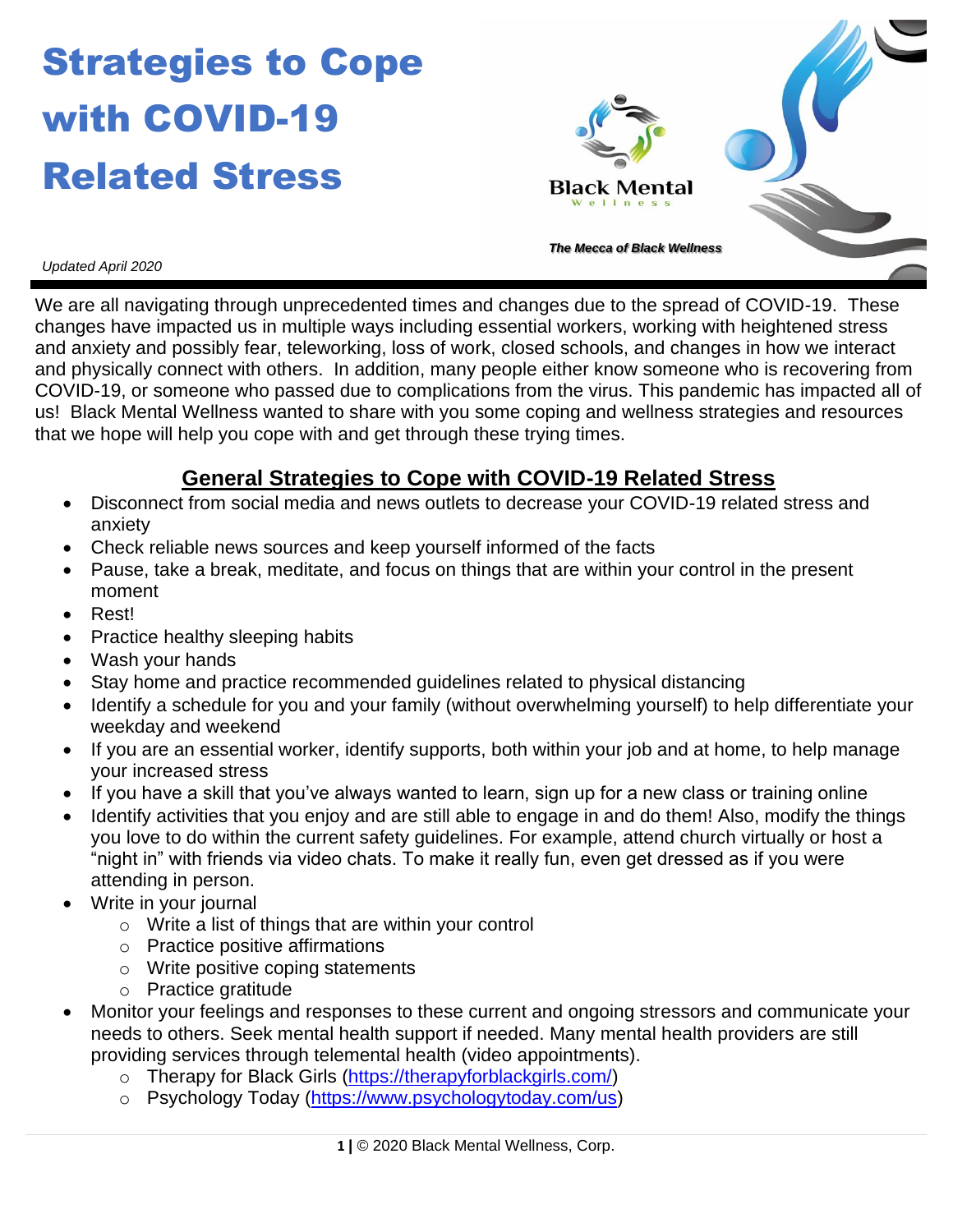### **Maintain Social Connections**

Social distancing does not equal social isolation. There are so many ways that you can remain socially connected while we have been advised to physically distance ourselves. Check out these strategies for staying socially connected and tag us @Blackmentalwellness with your approach to maintaining and sustaining social cohesion.

- Find new ways to connect to your family, friends and others.
- Volunteer to help others in your community
- Host a virtual hangout
- Host an online movie night or watch party
- Call family or friends
- Attend a virtual workout with your family or friends
- Attend a live concert or party on Instagram such as Club Quarantine on Instagram (@DNice). Many of your favorite artists also have and/or continue to provide a live music session/concert such as Anthony Hamilton's (@AnthonyHamiltonOfficial) weekly Sunday concert.

# **Tap into Your Creativity**

- Work on those DIY projects that have been on your to do list and you just haven't found the time
- Write (journal, songs, poetry, book, movie, etc.) whatever it is that allows your creativity to shine
- Create art, paint, and/or draw
- Sew
- Redesign a room in your home

### **Relaxation Strategies**

#### **Calming Breaths**

Did you know that when you're experiencing significant emotional/physical stress or tension that it can also have an impact on your breathing? During times of stress, individuals are more likely to take short and quicker shallow breaths, compared to slow and longer deeper breaths when in a more relaxed state. Here are 2 strategies that you may find helpful in calming down your breaths and being in the present moment.

#### **Calm Breathing Strategy**

- 1. Find a quiet place to sit
- 2. Take a few minutes to sit comfortably in a chair in an upright position, and allow your feet to firmly touch the ground, with your hands in your lap
- 3. Inhale: Take a deep breath in while counting to 3
- 4. Hold: Hold the breath in for 4 seconds
- 5. Exhale: Let out a deep slow breath through your mouth, counting to 5
- 6. Repeat: The cycle 4 times

#### **Grounding Exercise**

- Identify 5 things you can see
- 4 things you can touch
- 3 things you can hear
- 2 things you can smell, and
- 1 emotion you can feel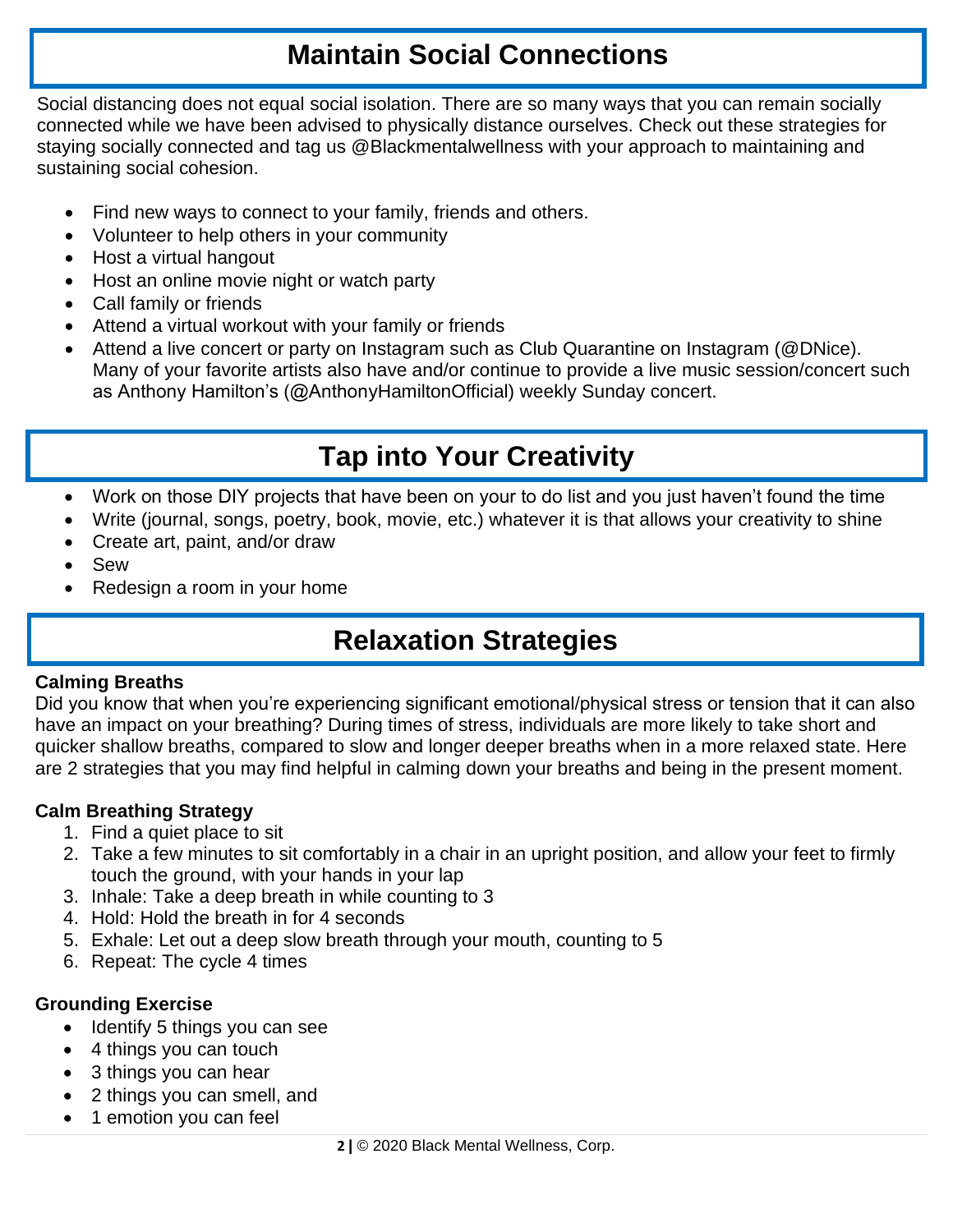# **Spirituality**

People often report that engaging in spiritual or religious activities helps them cope with adverse circumstances, relieve stress, and provides a sense of meaning and purpose in their lives. Enhancing your spiritual or religious practice can improve your mood, your outlook on life, and give you a sense of inner strength.

Tuning in to your spiritual and religious needs can also help you identify what is most important to you, focus on the things in life that are most meaningful, and engage in practices that will help you grow. Many often find that it becomes easier to make decisions in their lives when they have a spiritual or religious base to help guide them as they make choices in their lives that are in alignment with their personal beliefs.

- Pray or create a prayer journal
- Meditate
- Sing or listen to uplifting songs
- Read devotionals or something that speaks to your spirit
- Fast from something that will challenge you
- Connect with others that have a similar belief system
- Take a nature walk
- Attend a virtual religious service. Many churches are offering Sunday church service, Bible Study, and other religious ceremonies remotely. This is also a great way to remain connected to your church family
- Create a personal space that is free from negative energy

# **Exercise and Nutrition**

People who exercise also tend to report improved sleep and a greater ability to cope with stress (Weir, 2011).

### **5 Tips to Help you Stick to your Physical Activity Goals**

- 1. Identify your why What is your motivation for increasing your physical activity? Identify your reasons for wanting to become more active and keep those in mind when you find it hard to start moving.
- 2. Be patient with yourself Our bodies did not get in their current state overnight, and the change that you desire won't happen overnight either. Remember to take one day at a time. If you miss a day of exercise or only walk two days instead of five, don't get frustrated. Just set a new goal for the rest of the week.
- 3. Set a regular time to exercise and stick to it. Make sure you have a backup plan in case your initial plan does not work out.
- 4. Use a fitness app or activity tracker to help you set goals, track your progress, and give you a nudge to get moving. Set small realistic goals for each week.
- 5. Find an accountability partner or an exercise buddy to help encourage, support, and motivate you to keep moving!

During the current COVID-19 pandemic, many gyms are currently offering free online services (virtual membership, live workouts, access to workouts, etc.).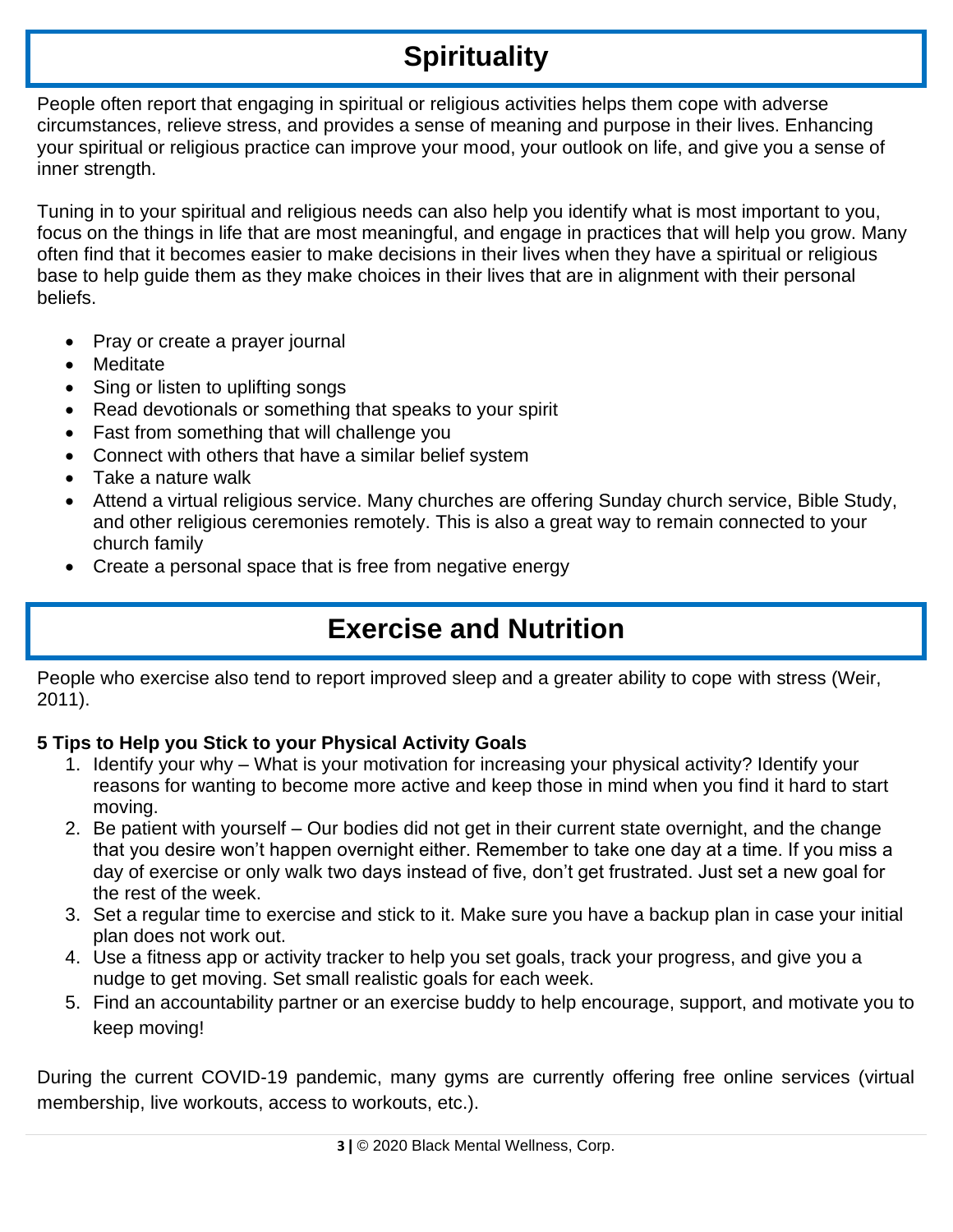Here are two online resources to get you started:

- [https://www.fastcompany.com/90481514/these-free-online-exercise-offers-will-help-keep-you-fit](https://www.fastcompany.com/90481514/these-free-online-exercise-offers-will-help-keep-you-fit-and-sane-during-the-coronavirus-pandemic)[and-sane-during-the-coronavirus-pandemic.](https://www.fastcompany.com/90481514/these-free-online-exercise-offers-will-help-keep-you-fit-and-sane-during-the-coronavirus-pandemic)
- [https://www.chicagotribune.com/coronavirus/ct-life-online-home-virtual-workouts-coronavirus-tt-](https://www.chicagotribune.com/coronavirus/ct-life-online-home-virtual-workouts-coronavirus-tt-0318-20200320-33lwwhwqavatzl3bz7jit7yozy-story.html)[0318-20200320-33lwwhwqavatzl3bz7jit7yozy-story.html.](https://www.chicagotribune.com/coronavirus/ct-life-online-home-virtual-workouts-coronavirus-tt-0318-20200320-33lwwhwqavatzl3bz7jit7yozy-story.html)

### **Nutrition**

Nutritionists suggest that healthy eating habits have many benefits for our mental health and well-being that includes increased energy and improved mood. Please review some tips for healthy eating below.

- 1. Prepare your meals in advance. We are more likely to eat healthier meals and snacks when we prepare our daily meals in advance. When we are unprepared our chances of eating unhealthy meals, snacks, and fast food increase.
- 2. Drink lots of water. It is recommended that we drink 6-8 glasses of water a day. Water has a number of mental health benefits, including increased energy and brain functioning. If you find it difficult to drink water try adding fruit to your water. Lemon not only adds taste to your water but has many health benefits that include weight loss, clearer skin, and improved digestive health.
- 3. Eat moderate proportions. Each food group has a daily recommended number of servings. However, we have a tendency to eat more than the recommended number, which can cause fatigue, bloating, and weight gain. When preparing your meals, reduce overeating by preparing only the recommended serving size.
- 4. Eat slower. Eating slowly has many benefits, including weight loss, improved digestive health, and greater satisfaction with meals.
- 5. Eat more fruits and vegetables. Raw fruits and vegetables are found to reduce depression and improve psychological well-being. If you are experiencing difficulty eating fruits and vegetables daily, replace unhealthy snacks with fruits and veggies, add fruit to your morning breakfast (i.e., cereal, yogurt, oatmeal), drink smoothies with fruit and vegetables, and attempt to eat only fruits and vegetables once a week (e.g., Meatless Mondays).

# **Mental Health Apps**

Mental health apps that can be useful in providing additional mental health support, coping skills, and resources. We recommend the use of mental health apps as one tool for improving your mental wellbeing. This guide provides a list of mental health apps to begin building your toolkit of mental health resources.

- Calm
- Headspace
- Insight Timer
- Liberate

### **Resources**

#### **Employment**

With layoffs and unemployment rates rising by the day, many Americans are trying to figure out what their future looks like. If you are in need of employment, here is a list of companies currently hiring. [https://travelnoire.com/companies-hiring-thousands-new-employees/?utm\\_source=Travel.](https://travelnoire.com/companies-hiring-thousands-new-employees/?utm_source=Travel.)

### **Education**

Many education companies are providing free subscriptions for students during this time of school closures. Check out this list [\(http://www.amazingeducationalresources.com/\)](http://www.amazingeducationalresources.com/) to find educational resources that can enhance your child's daily routine.